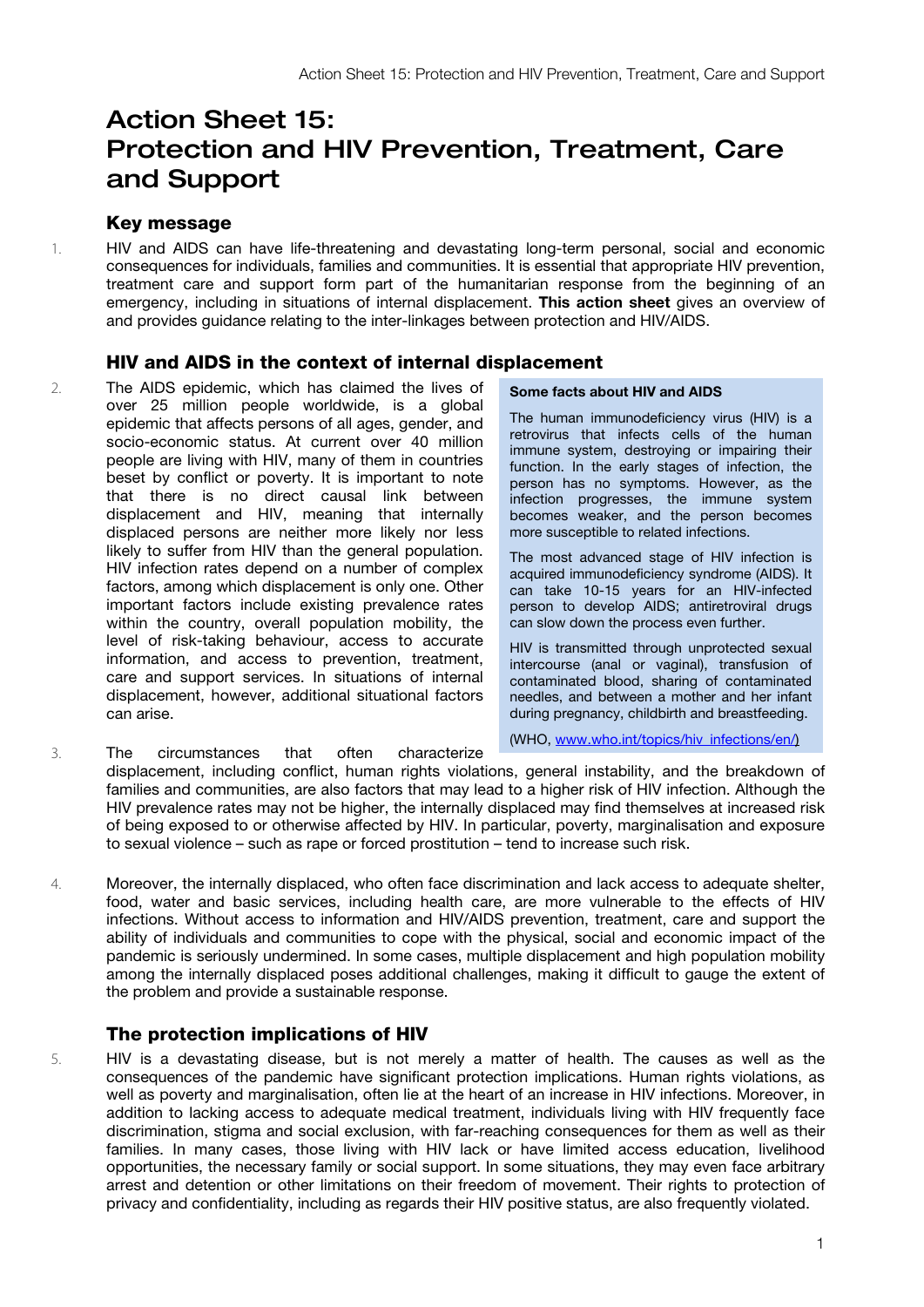## Individuals and groups at particular risk

6. HIV/AIDS affects people without regard to their age, gender, ethnic or religious origin, sexual orientation or other status. Women and girls, however, bear the brunt of the epidemic in many ways owing to gender-related discrimination and inequality. Exposed to sexual violence, abuse and exploitation as well as often constrained in negotiating safe sex and in accessing HIV prevention, treatment, care and support programmes, they tend to be at heightened risk. In addition, women living with HIV are often the primary targets of stigmatization related to HIV and AIDS and may face violence, isolation or abandonment at the hands of their partners or family members. Moreover, women and girls are also more likely than men and boys to shoulder the burden of caring for orphaned children, family members or neighbours affected by AIDS, further limiting their access to education and livelihood opportunities.

## The role and responsibility of the State

7. Ensuring equal and effective access to HIV prevention, treatment, care and support is the responsibility of the national authorities. This responsibility flows from the duty of the State to protect, respect and fulfill its human rights obligations, in particular the right to health (see legal section below). States should take all appropriate measures to ensure that such mechanisms are available, accessible, affordable and culturally acceptable to the population, including to internally displaced persons. In addition, States must ensure that their laws, policies and practices on HIV respect human rights and that those living with HIV are not discriminated against, excluded or exposed to violence and abuse. These and other obligations are outlined in greater detail in the *International Guidelines on HIV/AIDS*  and Human Rights<sup>1</sup>, which provide valuable guidance to States, civil society and other stakeholders on effective national HIV policies and strategies.

## The role of human rights and humanitarian actors

8. Human rights and humanitarian actors have an important role to play in preventing, responding to and mitigating the impact of HIV and AIDS. An effective response will require a multi-sectoral approach that addresses both the short-term and long-term physical, social and economic aspects of the pandemic. Efforts must be made to simultaneously address issues of prevention, treatment, care and support. *[IASC Guidelines for HIV/AIDS Interventions in Emergency Settings](http://www.unhcr.org/cgi-bin/texis/vtx/refworld/rwmain?docid=3d94756a2)* provide detailed guidance in this respect. Table 1 highlights key elements of a comprehensive multi-sectoral strategy and response to HIV.

| <b>Strategy</b>     | <b>Activities</b>                                                                                                                                                                                                                                                                                                                                                                                                                                                                                                                                                                                                                                                                                                                                                                                                                                                                                                                                                                                    |
|---------------------|------------------------------------------------------------------------------------------------------------------------------------------------------------------------------------------------------------------------------------------------------------------------------------------------------------------------------------------------------------------------------------------------------------------------------------------------------------------------------------------------------------------------------------------------------------------------------------------------------------------------------------------------------------------------------------------------------------------------------------------------------------------------------------------------------------------------------------------------------------------------------------------------------------------------------------------------------------------------------------------------------|
| <b>Prevention</b>   | Develop HIV awareness-raising and sensitization programmes that address and<br>encourage reduction in risk-taking behavior<br>Ensure adequate prevention and response to sexual and gender-based violence<br>Ensure provision of post-exposure prophylaxis (PEP) to rape survivors<br>Implement universal precautions in health-care settings to prevent HIV transmission<br>Support promotion and distribution of male/female condoms<br>Offer voluntary (and confidential) HIV counseling and testing (VCT)<br>Ensure early and effective treatment of sexually transmitted infections (STI), including<br>ensuring links between such treatment, VCT services and tuberculosis programmes<br>Prevent mother-to-child transmission (PMTCT)<br>Provide evidence-based sexuality and reproductive health education in schools as well<br>as through other means in order to reach out-of-school adolescents<br>Ensure targeted prevention and care programmes for individuals or groups most at risk |
| <b>Treatment</b>    | Ensure provision of antiretroviral treatment (ART)<br>Ensure provision of prophylactic and other treatment for opportunistic infections                                                                                                                                                                                                                                                                                                                                                                                                                                                                                                                                                                                                                                                                                                                                                                                                                                                              |
| Care and<br>support | Provide nutritional support for those in need<br>Organise and support community-based home-care programmes<br>Provide targeted support to care-givers of those living with HIV, in particular single-                                                                                                                                                                                                                                                                                                                                                                                                                                                                                                                                                                                                                                                                                                                                                                                                |

| Table 1. Overview of multi-sectoral HIV prevention, treatment, care and support, and mitigation strategies |  |  |
|------------------------------------------------------------------------------------------------------------|--|--|
|                                                                                                            |  |  |

-

<sup>&</sup>lt;sup>1</sup> International Guidelines on HIV/AIDS and Human Rights: Consolidated Version (OHCHR / UNAIDS, 2006).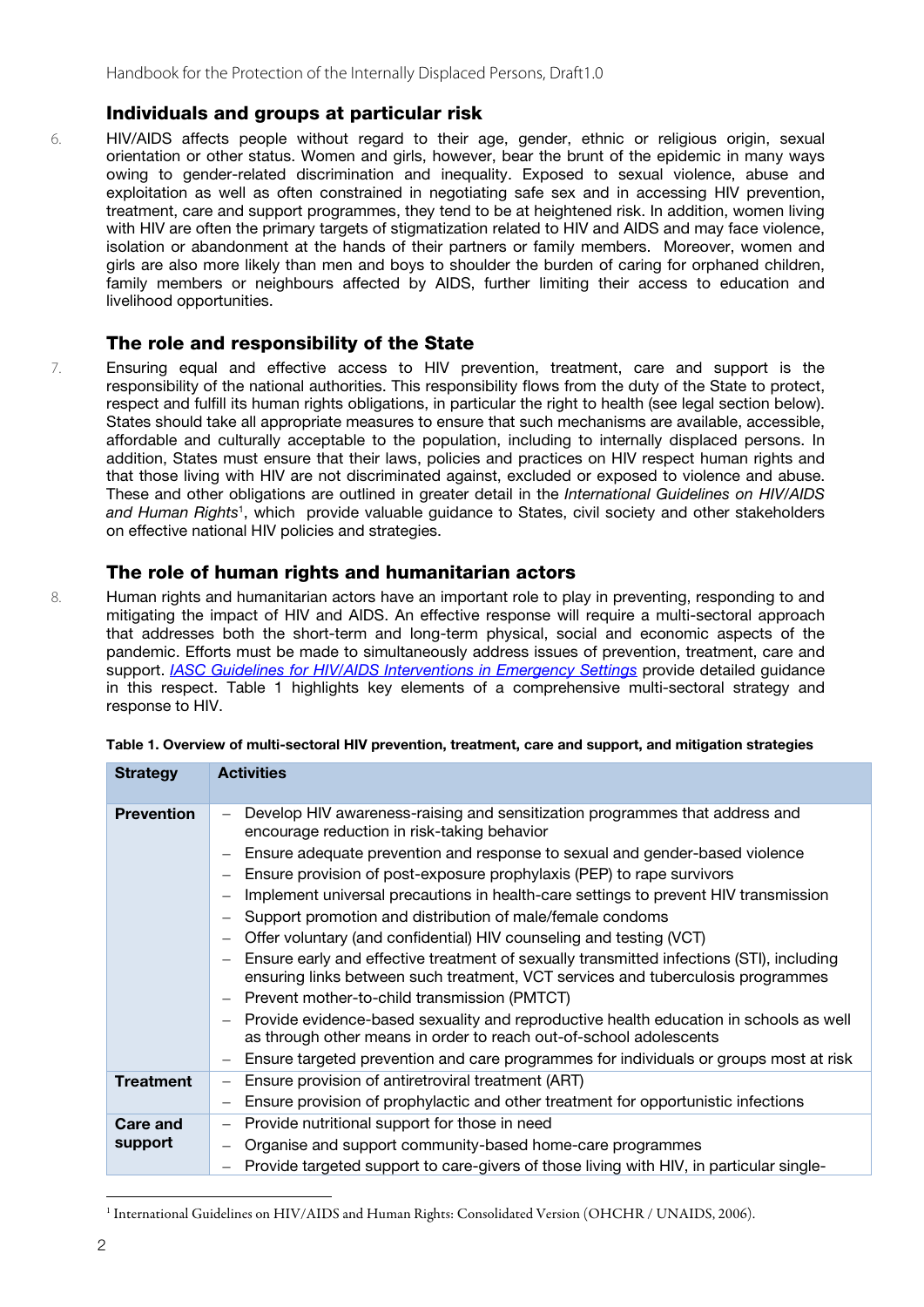|                   | female or child-headed households)<br>- Ensure family tracing and reunification for unaccompanied or separated children and<br>adequate foster care arrangements for children orphaned by AIDS                                                                                                                                                                                                                                                                                                                                                                   |
|-------------------|------------------------------------------------------------------------------------------------------------------------------------------------------------------------------------------------------------------------------------------------------------------------------------------------------------------------------------------------------------------------------------------------------------------------------------------------------------------------------------------------------------------------------------------------------------------|
| <b>Mitigation</b> | Ensure that those living with, at risk of, or otherwise affected by HIV are not<br>discriminated against and are able to exercise their rights<br>- Support information and education activities that aim to dispel misconceptions and<br>counter prejudice, discrimination and social exclusion<br>- Provide training on HIV, human rights and gender to all relevant stakeholders, including<br>staff in the health, social services, law enforcement and humanitarian sectors, among<br>national as well as international actors, our own staff and partners. |

# The role of protection in HIV prevention and response

9. Given the significant protection implications of HIV and AIDS, protection staff and partners have a crucial role to play in the broader multi-sectoral response. Attention to HIV and AIDS should be integrated in the various aspects of protection work, with specific activities highlighted in the table below.

| <b>IN OUR WORK we can:</b>                                |                                                                                                                                                                                                                                                                                                                                                                                                                                                                                                                                                                                                                                        |  |
|-----------------------------------------------------------|----------------------------------------------------------------------------------------------------------------------------------------------------------------------------------------------------------------------------------------------------------------------------------------------------------------------------------------------------------------------------------------------------------------------------------------------------------------------------------------------------------------------------------------------------------------------------------------------------------------------------------------|--|
| <b>Assessment</b><br>and Analysis*                        | Ensure that protection assessments, analysis and response strategies include HIV<br>related concerns. This likely will require identifying: causes, contributing factors<br>and potential consequences in terms of protection risks; individuals and groups<br>most at risk; existing coping mechanisms and capacity; gaps in response; and<br>priority areas for intervention.<br>Encourage and support attention to HIV in the assessments, analysis and response<br>strategies of other relevant sectors/clusters, in particular relating to health,<br>livelihoods, food, nutrition, education, and water, sanitation and hygiene. |  |
| Coordination*                                             | Ensure that the issue of HIV/AIDS is mainstreamed and adequately addressed by<br>÷<br>the Protection Working Group and that it coordinates closely on this issue with<br>other relevant working groups/clusters, including those on health, livelihoods, food,<br>nutrition, education and water/sanitation, to ensure a comprehensive response.                                                                                                                                                                                                                                                                                       |  |
| Advocacy*                                                 | Adopt and implement, in cooperation with partners, a comprehensive HIV<br>advocacy strategy that promotes respect for the rights of persons living with HIV.<br>Advocacy may also be required towards ensuring that national HIV polices and<br>programmes integrate attention to the situation of IDPs living with HIV and that<br>they have full and equal access to public services and support.                                                                                                                                                                                                                                    |  |
| <b>Information</b><br>and<br>communication<br>activities* | Support evidence-based information activities that provide information about HIV<br>prevention, response, care and support. Such activities should aim to provide<br>culturally sensitive information about sexuality and reproductive health and should<br>aim to combat discrimination and stigmatization.                                                                                                                                                                                                                                                                                                                           |  |
| <b>Community</b><br>mobilization*                         | Train and support leaders (political, networks of people living with HIV, faith-based,<br>women's groups) to speak out against stigma and discrimination and in favour of<br>human rights, including gender equality and universal access to prevention, care<br>and treatment services.                                                                                                                                                                                                                                                                                                                                               |  |
| <b>Technical</b><br>expertise and<br>advice*              | Offer technical expertise and advice relating to the protection implications of HIV to<br>all relevant stakeholders, including national authorities, local NGOs, civil society<br>and IDP community leaders. This may include advice to national authorities on<br>ways to ensure that the rights of those living with HIV are adequately protected in<br>national legislation, policies and programs.                                                                                                                                                                                                                                 |  |
| Training*                                                 | Provide or support training on HIV and human rights for all relevant stakeholders,<br>including government officials, armed forces, law enforcement officials, peace-<br>keeping forces, IDP community leaders, and humanitarian workers. As regards the<br>latter, such training should also include codes of conduct, in particular as regards                                                                                                                                                                                                                                                                                       |  |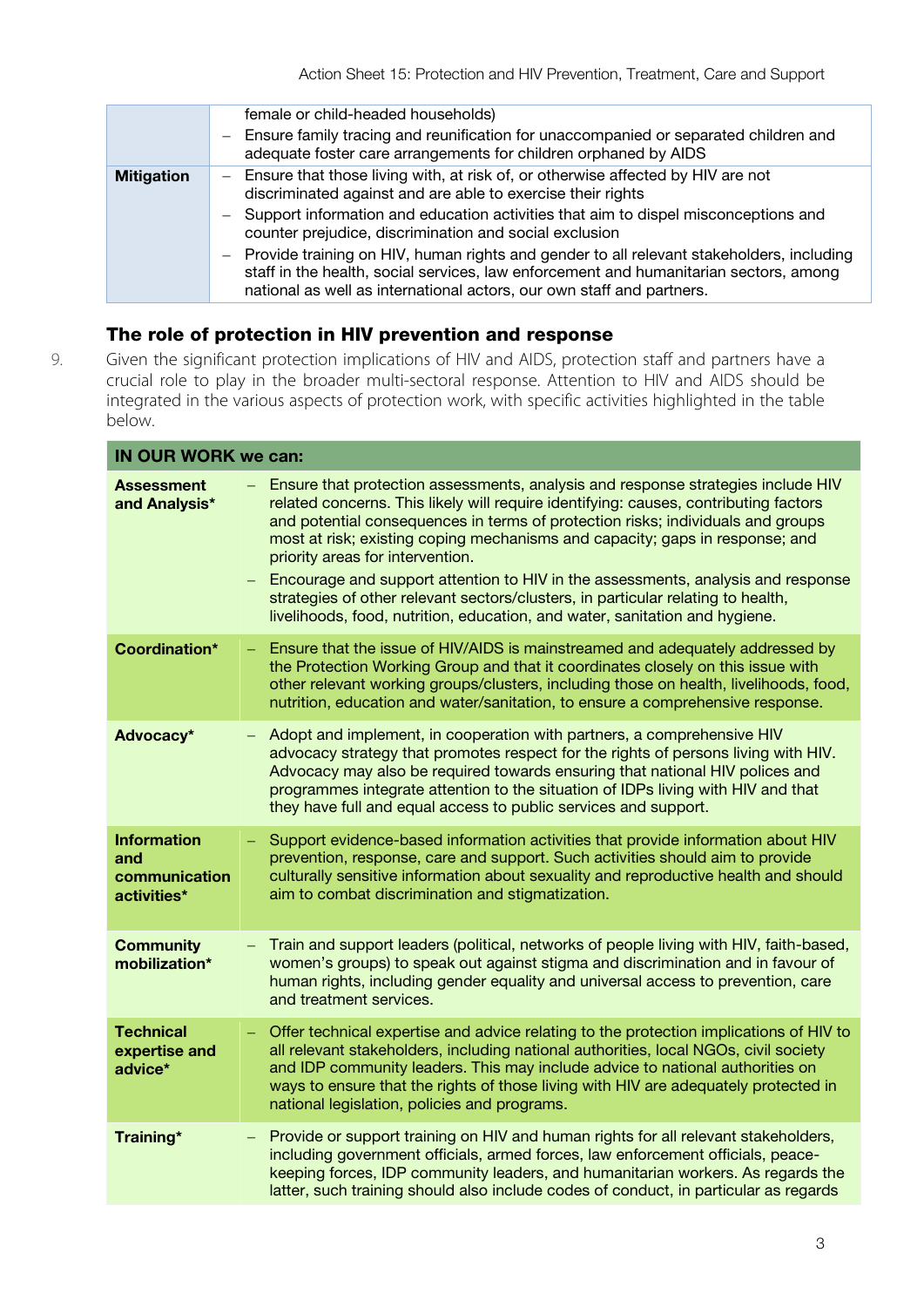|                                                | sexual violence, exploitation and abuse.                                                                                                                                                                                                                                                                                                                                                                                                                                                                                                                                                                                                                               |
|------------------------------------------------|------------------------------------------------------------------------------------------------------------------------------------------------------------------------------------------------------------------------------------------------------------------------------------------------------------------------------------------------------------------------------------------------------------------------------------------------------------------------------------------------------------------------------------------------------------------------------------------------------------------------------------------------------------------------|
| <b>Health care</b>                             | Advocate and take other action to ensure that the following health-related services<br>are available, accessible, affordable and provided in a culturally acceptable<br>manner: (i) primary health care services which address physical, mental, psycho-<br>social and reproductive health; (ii) targeted health-care services for rape survivors,<br>including provision of Post-Exposure Prophylaxis (PEP); (iii) voluntary counseling<br>and testing programmes; (iv) prevention, treatment and care services, including<br>prevention of mother to child transmission for people living with HIV; and (v)<br>community-run home-based care and support programmes. |
| <b>Education</b>                               | Ensure that children living with, at risk of, or otherwise affected by HIV have full and<br>equal access to education, vocational training and recreational activities. Keep in<br>mind that girls are disproportionately affected by HIV and AIDS and ensure that the<br>particular obstacles that they face in accessing education are addressed.<br>Ensure that education and peer-education activities address and provide<br>information on HIV, sexuality and reproductive health to adults and adolescents.                                                                                                                                                     |
| <b>Livelihoods</b>                             | Ensure that those living with HIV and their families have access to vocational<br>training and income-generating activities that promote self-reliance and prevent<br>risks stemming from economic dependency.<br>Promote programmes aimed at promoting livelihood alternatives to transactional<br>sex                                                                                                                                                                                                                                                                                                                                                                |
| <b>Targeted</b><br>humanitarian<br>assistance* | Provide targeted material or financial assistance to individuals and families living<br>with or affected by HIV, including in particular single-headed households and<br>households headed by children.<br>Advocate with local and national authorities to ensure that individuals and families<br>affected by HIV have full and equal access to public services and support,<br>including in terms shelter, food, water and health care.<br>Support community based male/female condom promotion and distribution.                                                                                                                                                    |
| <b>Family</b><br>reunification*                | Ensure that separated and unaccompanied children are identified and registered,<br>that determinations of the best interest of the child take place, and that they are<br>reunited with their families, if appropriate. In some cases, adequate foster care<br>arrangements may be required. Reference should be made to existing guidelines<br>on the protection of separated and unaccompanied children.                                                                                                                                                                                                                                                             |
| <b>Durable</b><br>solutions*                   | Ensure that HIV prevention, treatment, care and support is included in all return or<br>resettlement and (re)integration programs of the government, the UN and other<br>partners. Ensure also that IDPs living with HIV are not discriminated against on the<br>basis of their health status, regardless of whether they choose to return, relocate or<br>integrate in the place of displacement. This may require efforts to sensitize the host<br>community or communities in areas of return to the rights and needs of persons<br>living with HIV.                                                                                                                |

## Key actors and coordination arrangements

10. Effective HIV prevention and response requires coordinated efforts by a range of actors – local, national, regional and international - having different mandates, expertise and operational capacity. At the field level, HIV response in displacement settings is coordinated jointly by UNHCR and UNAIDS, working closely with all relevant stakeholders. Moreover, HIV is a cross-cutting theme in the "cluster approach", meaning it should be integrated and mainstreamed in the work of all clusters and sectors of the humanitarian response. <sup>2</sup> Key stakeholders include:

– National: Ministries of Health, Education and Social Services; national AIDS commissions and/or programmes; health care providers; national human rights commission; local NGOs and civil society; networks of persons living with HIV; the media.

1

<sup>2</sup> See Chapter 2-3 on the International Institutional Framework.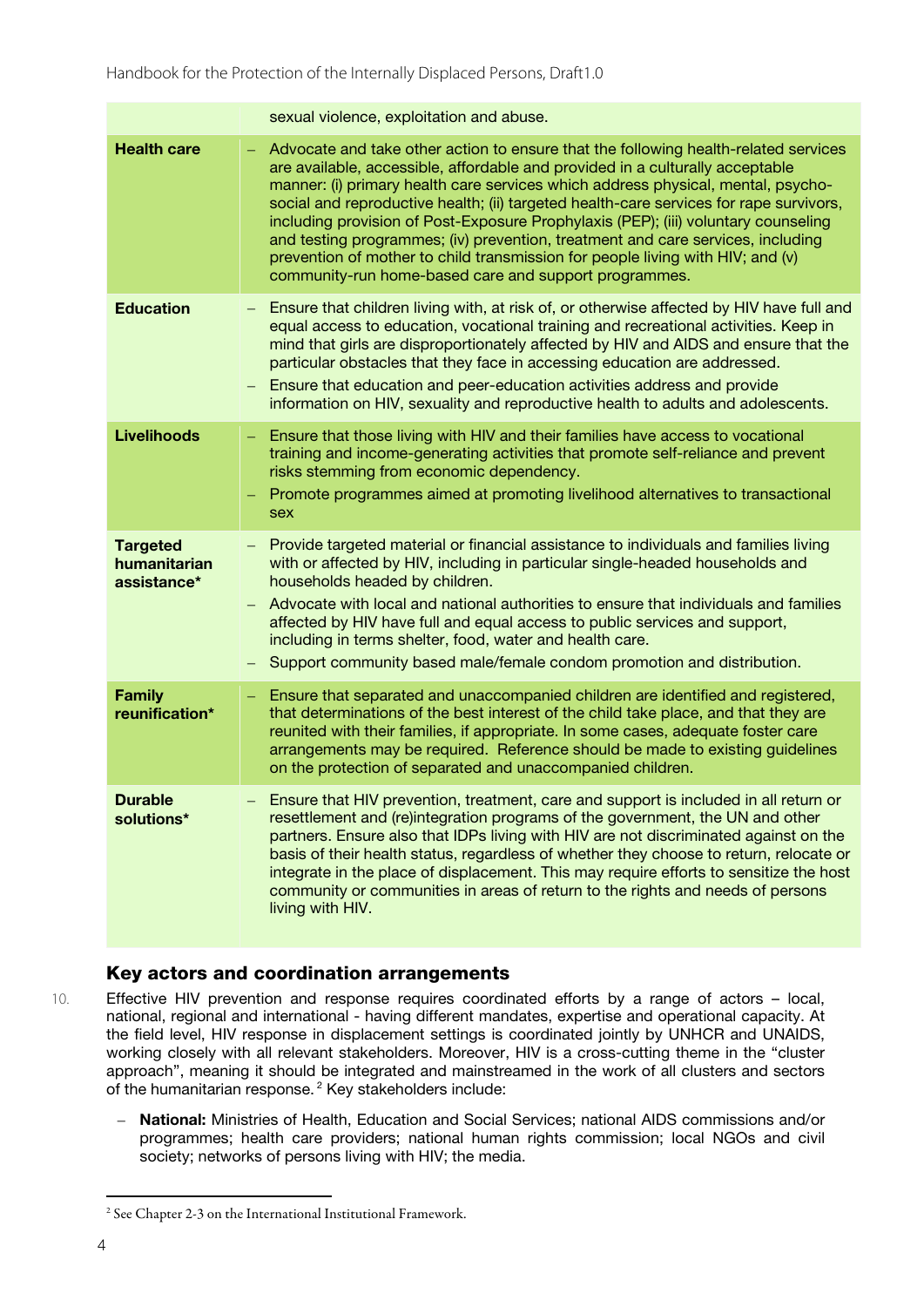- Regional: An array of initiatives are being undertaken at the regional level such as the Great Lakes Initiative against AIDS and the Asia Pacific Network of People Living with HIV.
- International: UNHCR, UNAIDS, WHO, UNFPA, OHCHR, UNICEF, WFP, FAO, World Bank, ILO, Special Envoy of the Secretary-General for HIV/AIDS in Africa; international NGOs and networks of persons living with HIV/AIDS and peacekeepers.3

## Key legal principles and standards

11. Ensuring that human rights are respect and protected is critical both to reducing exposure to HIV as well as to mitigating its adverse effects on individuals and communities. International human rights law contains a number of rights which are of direct relevance to those living with or otherwise affected by HIV, as outlined in detail in Tables 3 and 4 below. Box 1 provides a summary of key operational principles based on these standards.

#### Table 3. Overview of human rights that are of direct relevance in the context of HIV and AIDS<sup>4</sup>

- right to non-discrimination, equal protection and equality before the law
- $\blacksquare$  right to life

<u>.</u>

- right to the highest attainable standard of health
- right to liberty and security of person
	-
- right to freedom of movement • right to seek and enjoy asylum
- 
- right to privacy
- right to freedom of opinion and expression and the right to freely receive and impart information
- right to freedom of peaceful assembly and association;
- 
- right to work;
- right to marry and to found a family;
- right to equal access to education;
- right to an adequate standard of living right to social security, assistance
- and welfare right to share in scientific
- advancement and its benefits; right to participate in public and cultural life;
- right to be free from torture and cruel, inhuman or degrading treatment or punishment.
- 12. States have recognized the importance of gender equality, empowerment and participation of women and girls in all aspects of HIV prevention and response.<sup>5</sup> In particular, gender-specific protection risks must be adequately addressed and special attention paid to the health needs of women and girls, which includes ensuring access to reproductive health care and services, and appropriate counseling and treatment in all cases of sexual and gender-based violence.
- 13. Children are entitled to special protection under the law. In particular, the general principles of the Convention on the Rights of the Child – including non-discrimination (art. 2), best interests of the child (art. 3), the right to life, survival and development (art. 6), and participation of the child (art. 12) – should be a paramount consideration in all cases involving children, including in HIV prevention and response. The UN Committee on the Rights of Child's *General Comment on Children and HIV/AIDS*<sup>6</sup> , highlights the importance of the following rights:

#### Table 4. Child specific human rights in the context of HIV and AIDS

- right to health • right to access information and material aimed at the promotion of their social, spiritual and moral well-being and physical and mental health • right to preventive health care, sex education and family planning education and services • right to an appropriate standard of living • right not to be separated from parents right to privacy • right to be protected from violence • rights of children with disabilities • right to social security, including social insurance right to education and leisure right to be protected from economic and sexual exploitation and abuse, and from illicit use of narcotic drugs • right to be protected from abduction, sale and trafficking treatment or punishment
	- right to special protection and assistance by the State
- as well as torture or other cruel, inhuman or degrading
- right to physical and psychological recovery and social reintegration
- 14. Note! Public health concerns rarely are a legitimate reason to restrict the rights of persons living with HIV. The rights of persons living with or affected by HIV are sometimes limited or restricted based on purported public health concerns. Such measures have included deprivation of liberty, denial of access to public services and mandatory HIV testing. However, such measures rarely are legitimate

<sup>3</sup> See UN Security Council Resolution S/1308/2000 (2000) on HIV/AIDS and Peacekeepers.

<sup>4</sup> This compilation of rights is based on the *International Guidelines on HIV/AIDS and Human Rights* (OHCHR/UNAIDS, 2006, p.80-103), as well as General Comment No. 3(2003) of the UN *Committee on the Rights of the Child, para. 6. See also Guiding Principle 19(3) of the Guiding* Principles on Internal Displacement.<br><sup>5</sup> <u>[Declaration of Commitment on HIV/AIDS](http://www.unhcr.org/cgi-bin/texis/vtx/refworld/rwmain?docid=3dda1a037)</u>, UNGA Resolution A/RES/S-26/2 of 2 Aug 2001, paras. 14, 37, 58–62. See also

Guiding Principle 19(2).

<sup>6</sup> General Comment No. 3(2003) of the Committee on the Rights of the Child, in particular paras. 5 and 6.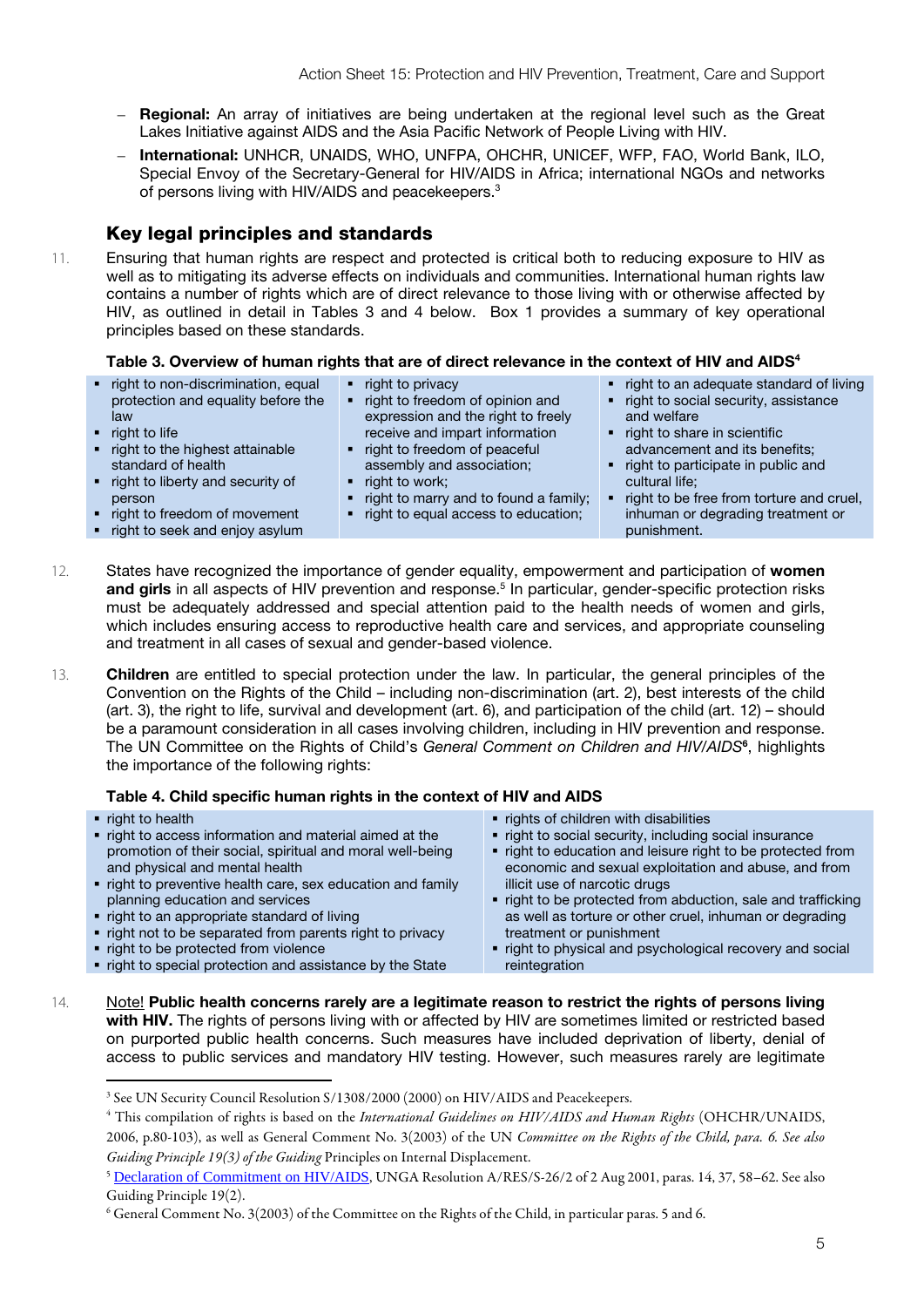Handbook for the Protection of the Internally Displaced Persons, Draft1.0

(which requires being in line with established legal criteria for the restriction and limitations of rights, i.e. for reasons of public safety or emergency). Nor are they effective in dealing with an epidemic that is not casually transmitted; in fact, they only *discourage* individuals to undergo voluntary testing and sign up for prevention, care and support programmes. In short, discrimination and lack of respect for human rights is likely to increase, rather than decrease. HIV prevalence rates.

## Further reading

Many of the following reference documents are available a[t http://www.refworld.org](http://www.refworld.org/)

## *Tools and guidelines:*

Guidelines for HIV/AIDS Interventions in Emergency Settings (IASC, 2003)

International Guidelines on HIV/AIDS and Human Rights: Consolidated Version (OHCHR/UNAIDS, 2006)

Strategies to Support the HIV-Related Needs of Refugees and Host Populations (UNAIDS/UNHCR, 2005)

Practical Guidelines for Intensifying HIV Prevention (UNAIDS, 2007)

#### *Other resources*

Educational responses to HIV and AIDS for Refugees and Internally Displaced Persons: Discussion paper for decision-makers (UNESCO, UNHCR: 2007)

Note on HIV/AIDS and the Protection of Refugees, IDPs, and Other Persons of Concern (UNHCR 2006)

HIV/AIDS and Internally Displaced Persons in 8 Priority Countries (UNHCR/OCHA-IDD, 2005)

Fact Sheet: HIV/AIDS and Children Affected by Armed Conflict (UNICEF, 2002)

HIV and Conflict: A Double Emergency (International Save the Children Alliance, 2002)

Gender and HIV/AIDS: Resource Pack (WHO, 2005)

HIV–Related Stigma, Discrimination and Human Rights Violations: Case Studies of successful programmes (UNAIDS, 2007)

#### *Websites:*

Joint United Nations Programme on HIV/AIDS – UNAIDS: www.unaids.org

UNHCR: www.unhcr.org/hiv-aids

UNIFEM: www.genderandaids.org

UNICEF: www.unicef.org

WHO: www.who.int/topics/hiv\_infections/en/

OHCHR: www.ohchr.org/english/issues/hiv/index.htm

UNFPA: www.unfpa.org/hiv/index.htm

FAO[: www.fao.org/hivaids](http://www.fao.org/hivaids)

Global Coalition on Women and AIDS: www.womenandaids.unaids.org